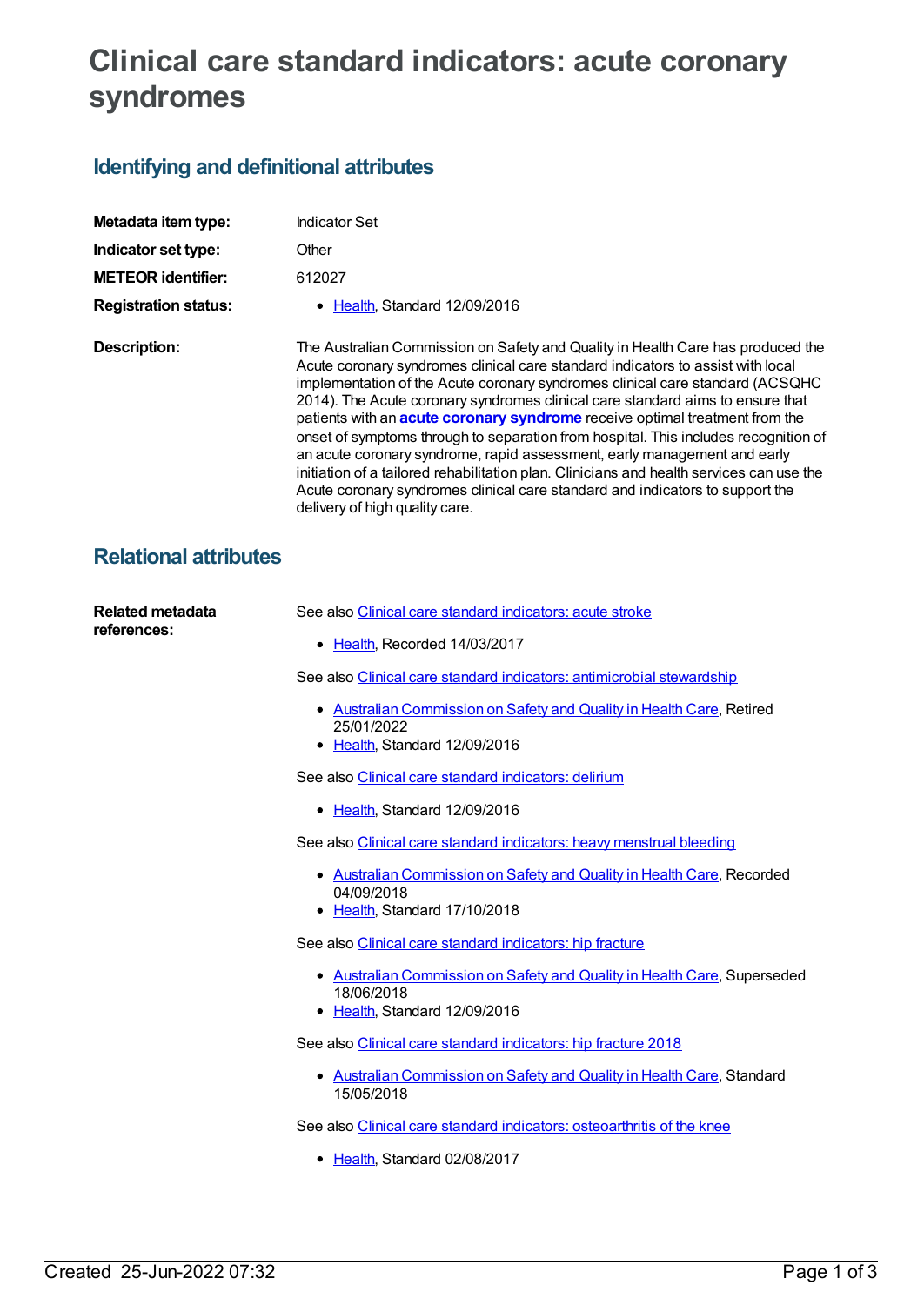| Outcome areas linked to<br>this Indicator set: | Coronary angiographyHealth, Standard 12/09/2016                                                                                                                                            |
|------------------------------------------------|--------------------------------------------------------------------------------------------------------------------------------------------------------------------------------------------|
|                                                | Early assessmentHealth, Standard 12/09/2016                                                                                                                                                |
|                                                | Individualised care planHealth, Standard 12/09/2016                                                                                                                                        |
|                                                | Risk stratificationHealth, Standard 12/09/2016                                                                                                                                             |
|                                                | Timely reperfusionHealth, Standard 12/09/2016                                                                                                                                              |
| Indicators linked to this<br>Indicator set:    | Acute coronary syndromes: 1a-Patients whose care is guided by a documented<br>chest pain assessment pathway<br>Health, Standard 12/09/2016                                                 |
|                                                | Acute coronary syndromes: 2a-Proportion of ambulances equipped with 12-lead<br><b>ECG</b><br>Health, Standard 12/09/2016                                                                   |
|                                                | Acute coronary syndromes: 2b-ECG performed within 10 minutes of arrival of<br>ambulance<br>Health, Standard 12/09/2016                                                                     |
|                                                | Acute coronary syndromes: 2c-ECG performed within 10 minutes of arrival to the<br>emergency department<br>Health, Standard 12/09/2016                                                      |
|                                                | Acute coronary syndromes: 3a-STEMI patients receiving fibrinolysis or PCI<br>Health, Standard 12/09/2016                                                                                   |
|                                                | Acute coronary syndromes: 3b-STEMI patients receiving fibrinolysis within 30<br>minutes of hospital arrival<br>Health, Standard 12/09/2016                                                 |
|                                                | Acute coronary syndromes: 3c-PCI patients with STEMI with door-to-device within<br>90 minutes<br>Health, Standard 12/09/2016                                                               |
|                                                | Acute coronary syndromes: 4a-NSTEACS patients with documented assessment<br>and risk stratification<br>Health, Standard 12/09/2016                                                         |
|                                                | Acute coronary syndromes: 4b-NSTEACS patients transferred to hospital with<br>angiography facilities<br>Health, Standard 12/09/2016                                                        |
|                                                | Acute coronary syndromes: 5a-NSTEACS patients informed of the risks and                                                                                                                    |
|                                                | benefits of coronary angiography<br>Health, Standard 12/09/2016                                                                                                                            |
|                                                | Acute coronary syndromes: 6a-ACS patients with an individualised care plan<br>Health, Standard 12/09/2016                                                                                  |
|                                                | Acute coronary syndromes: 6b-Patients discharged on aspirin or dual antiplatelet<br><b>therapy</b><br>Health, Standard 12/09/2016                                                          |
|                                                | Acute coronary syndromes: 6c-Patients discharged on lipid-lowering therapy<br>Health, Standard 12/09/2016                                                                                  |
|                                                | Acute coronary syndromes: 6d-Patients referred to cardiac rehabilitation or other<br>secondary prevention program<br>Health, Standard 12/09/2016                                           |
|                                                | Acute coronary syndromes: 6e-Discharge summary provided to general<br>practitioner or ongoing clinical provider within 48 hours of separation from hospital<br>Health, Standard 12/09/2016 |
| <b>Collection and usage attributes</b>         |                                                                                                                                                                                            |